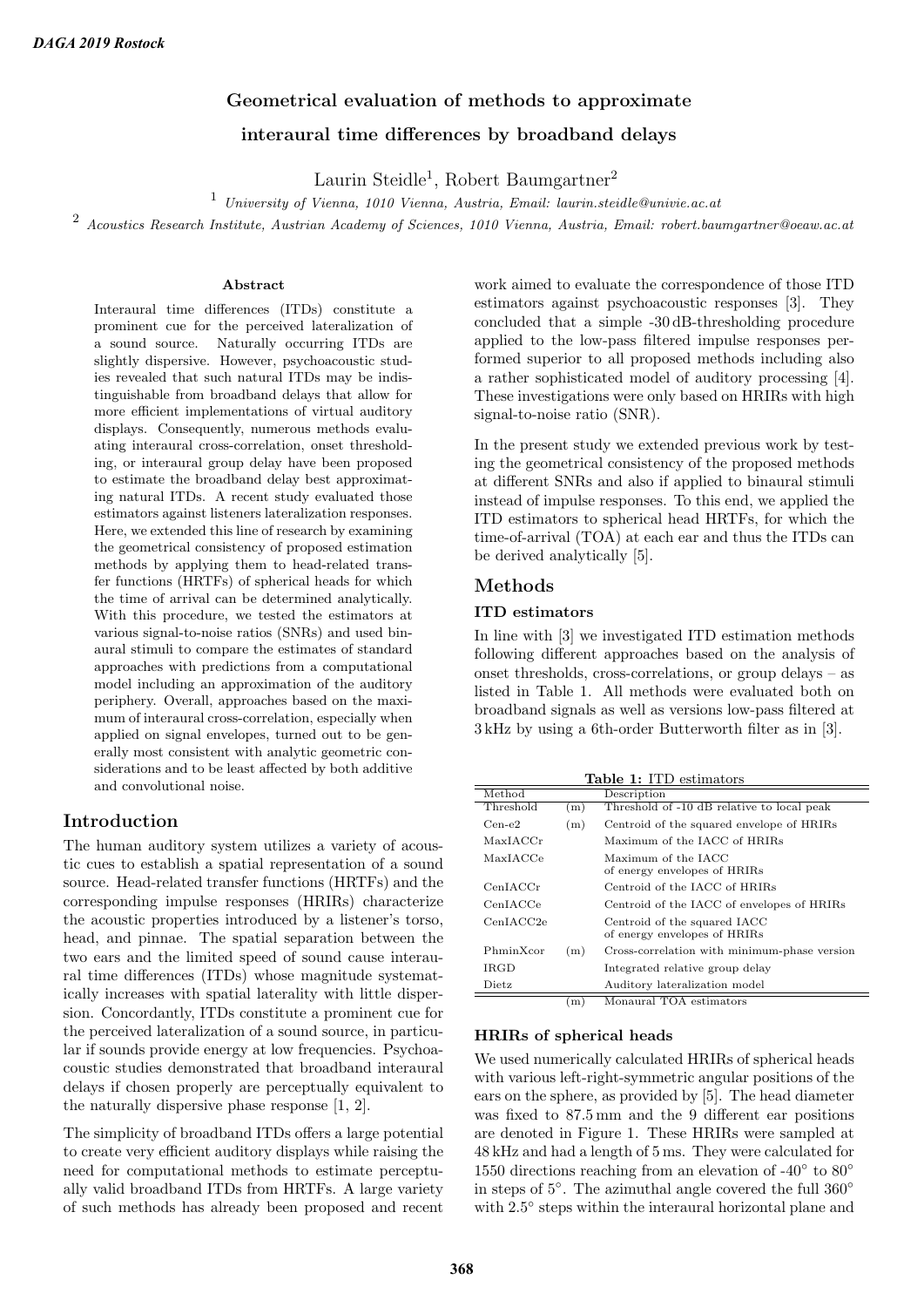

Figure 1: Angular positions of the ears on the spherical head. Φ denotes azimuth and Θ denotes elevation.



Figure 2: Illustration of the geometric model used to calculate TOAs. The circle represents the head with radius r. The green line shows the propagation path of the incoming wave h( $\Phi$ ,  $\theta$ ) to the ear position ear( $\Phi$ ,  $\theta$ ) used to calculate the TOA.

larger steps within other horizontal planes in order to obtain an approximately constant directional resolution.

### Geometric model

The listener's head is modeled as a rigid sphere that is positioned at the center of the measurement system. Figure 2 illustrates the model for an arbitrary ear position on the sphere. Assuming plane-wave propagation, the TOA is modeled as the time the sound requires to travel along the shortest propagation path for a given direction h. Details on how this propagation path is calculated can be found in [5]. The ITD is simply the TOA difference.

### Additive noise

For testing the robustness of ITD estimates against poor SNRs, we superimposed the reference HRIRs with Gaussian white noise. Tested SNRs ranged from 20 dB up to the clean signal (about 300 dB as limited only by numerical round offs).

#### Convoluted noise

While most of the ITD estimators were designed to be directly applied to HRIRs, the Dietz model includes a filterbank approximation of the auditory periphery and was designed to predict lateralization perception based on binaural stimuli. Hence, to allow fair comparisons between the standard estimators and this psychoacoustic model, tests were conducted on Gaussian white noise bursts with a duration of 0.5 s convolved with the respective HRIRs.

Several of the standard estimation models have fundamental issues when applied to stimuli. In particular, we excluded the PhminXcor method from this investigation because minimum-phase representations are only meaningful for linear time-invariant systems and not stimuli. Further, the threshold approach fails mainly because the reference peak may be located randomly across the whole stimulus duration. The Cen-e2 returns arbitrary results if the noise is much longer then the HRIR because the centroid of the convolution of the two then is dominated by the noise and therefore not anymore representative for the impulse response.

## Performance measure

We evaluated the standard deviation between ITD estimates and the analytic ITDs, also referred to as the adjusted norm of residuals (ANR) [5]:

$$
ANR = \sqrt{\frac{1}{N} \sum_{i} \left(\bar{y}_i - y_i\right)^2} \tag{1}
$$

Given a sampling rate of 48 kHz, the time difference between two adjacent sample points amounts to  $20 \mu s$ . Therefore, an ANR of approximately  $6 \mu s$  is considered as the lower bound reflecting best possible consistency.

## Results

#### Effect of SNR

Figure 3a shows the ANR of the estimators for different SNRs. Note that the ANR is plotted on logarithmic scale. Overall, smaller SNRs yielded larger ANRs, that is, poorer performance. However, certain estimators are more severely affected by additive noise than others. Centroid-based methods performed rather poorly overall and were significantly degraded already at SNRs of 40 dB, while the MaxIACCe method performed best and almost identical for SNRs down to 30 dB. Also the other cross-correlation methods (MaxIACCr, PhminXcor) performed comparably well. The threshold and IRGD estimators performed well down to 40 dB but deteriorated at 30 dB or lower. At the lowest tested SNR of 20 dB, none of the methods performed well, resulting in ANRs  $> 100 \,\mu s$ .

Low-pass filtering increased the perceptual validity of the vast majority of ITD estimators in a previous study [3]. For our geometrical examinations, low-pass filtering does not seem to be beneficial in general. While low-pass filtering generally improved consistency of Cen\_e2 and CenIACCr, the opposite is true for both MaxIACC estimators. Also the other estimators yielded contradictory effects of low-pass filtering across SNRs.

#### Comparison with auditory model

Figure 3b shows the ANR for MaxIACCr, MaxIACCe, IRGD, and Dietz. For both broadband and low-pass filtered stimuli, MaxIACCe performed better than MaxI-ACCr, followed by the auditory model from Dietz et al. and finally the IRGD approach. The ANR of the IRGD approach fluctuated strongly, as reflected by very large standard deviations.